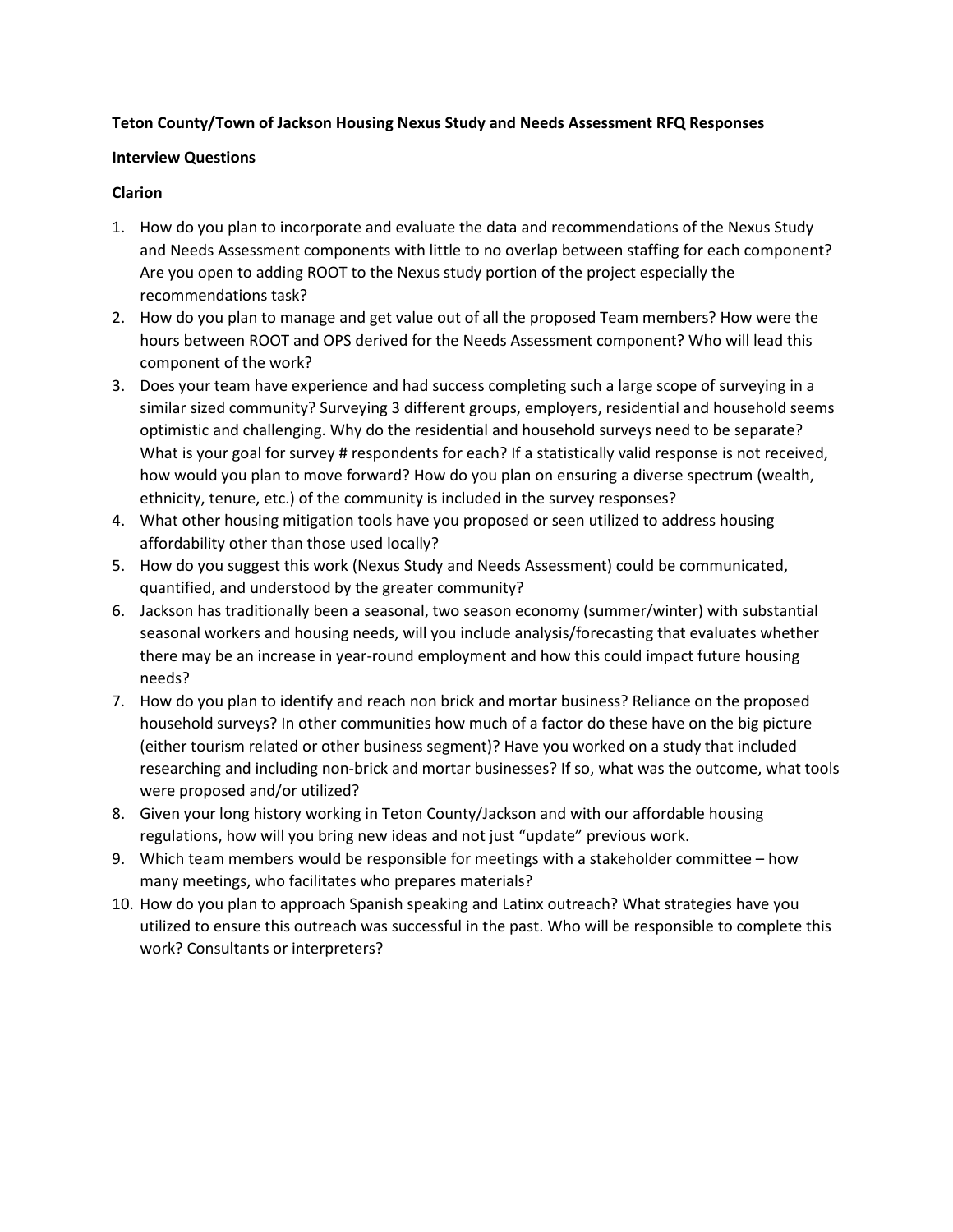





**Employee Generation By Land Use Study & Regional Housing Needs Assessment RFQ Clarion Team Response to Questions** 

April 16, 2021

Response prepared by:







Dr. James C. Nicholas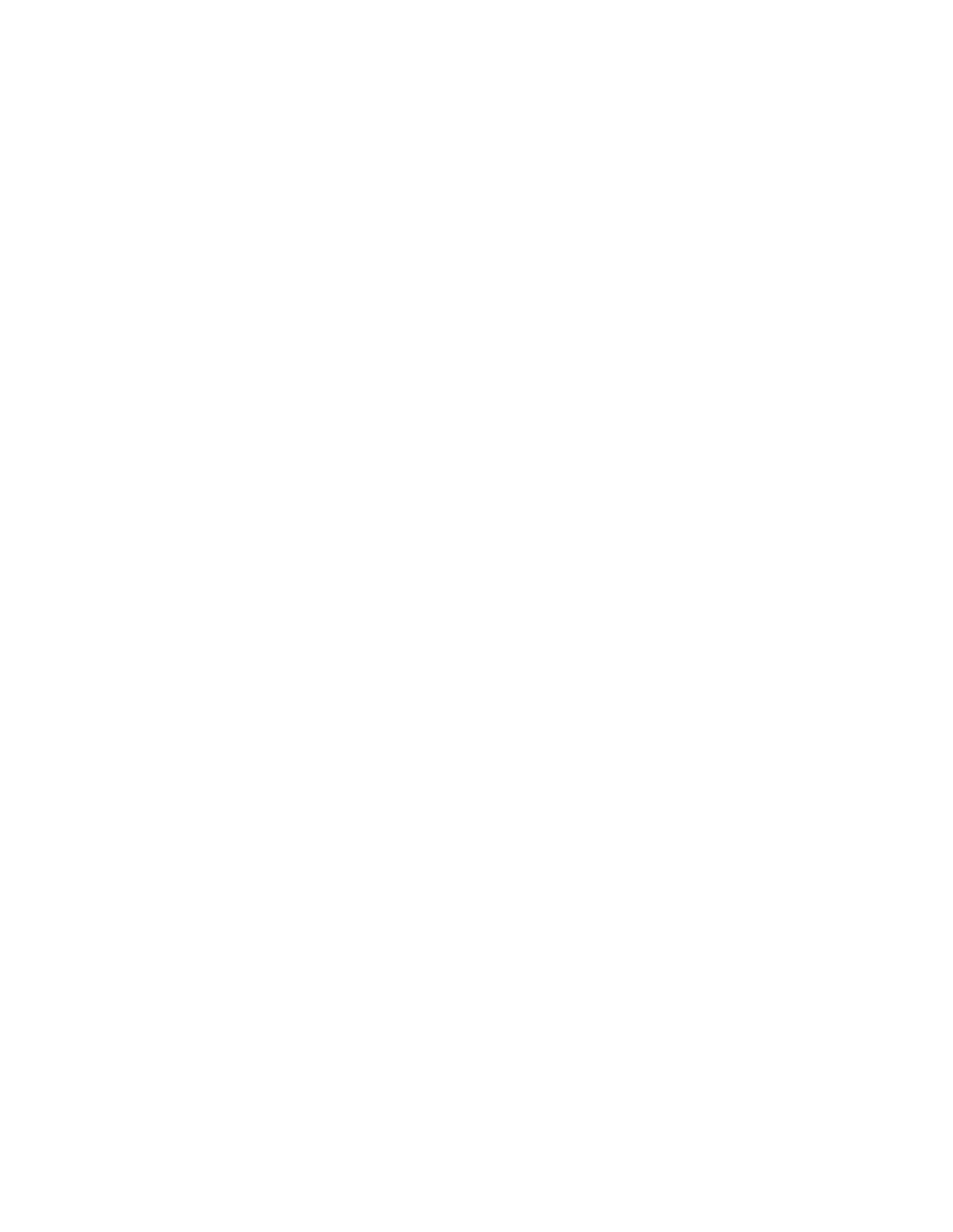# **Table of Contents**

| How do you plan to incorporate and evaluate the data and recommendations of the Nexus<br>Study and Needs Assessment components with little to no overlap between staffing for<br>each component? Are you open to adding ROOT to the Nexus study portion of the project<br>especially the recommendations task?                                                                                                                                                                                                                                                                                      |
|-----------------------------------------------------------------------------------------------------------------------------------------------------------------------------------------------------------------------------------------------------------------------------------------------------------------------------------------------------------------------------------------------------------------------------------------------------------------------------------------------------------------------------------------------------------------------------------------------------|
| How do you plan to manage and get value out of all the proposed Team members? How<br>were the hours between ROOT and OPS derived for the Needs Assessment component?<br>Who will lead this component of the work?                                                                                                                                                                                                                                                                                                                                                                                   |
| Does your team have experience and had success completing such a large scope of<br>surveying in a similar sized community? Surveying 3 different groups, employers,<br>residential and household seems optimistic and challenging. Why do the residential and<br>household surveys need to be separate? What is your goal for survey # respondents for<br>each? If a statistically valid response is not received, how would you plan to move<br>forward? How do you plan on ensuring a diverse spectrum (wealth, ethnicity, tenure, etc.)<br>of the community is included in the survey responses? |
| What other housing mitigation tools have you proposed or seen utilized to address<br>housing affordability other than those used locally?                                                                                                                                                                                                                                                                                                                                                                                                                                                           |
| How do you suggest this work (Nexus Study and Needs Assessment) could be<br>communicated, quantified, and understood by the greater community?                                                                                                                                                                                                                                                                                                                                                                                                                                                      |
| Jackson has traditionally been a seasonal, two season economy (summer/winter) with<br>substantial seasonal workers and housing needs, will you include analysis/forecasting that<br>evaluates whether there may be an increase in year-round employment and how this<br>could impact future housing needs?                                                                                                                                                                                                                                                                                          |
| -9<br>How do you plan to identify and reach non-brick and mortar business? Reliance on the<br>proposed household surveys? In other communities how much of a factor do these have<br>on the big picture (either tourism related or other business segment)? Have you worked on<br>a study that included researching and including non-brick and mortar businesses? If so,<br>what was the outcome, what tools were proposed and/or utilized?                                                                                                                                                        |
| Given your long history working in Teton County/Jackson and with our affordable housing<br>regulations, how will you bring new ideas and not just "update" previous work.                                                                                                                                                                                                                                                                                                                                                                                                                           |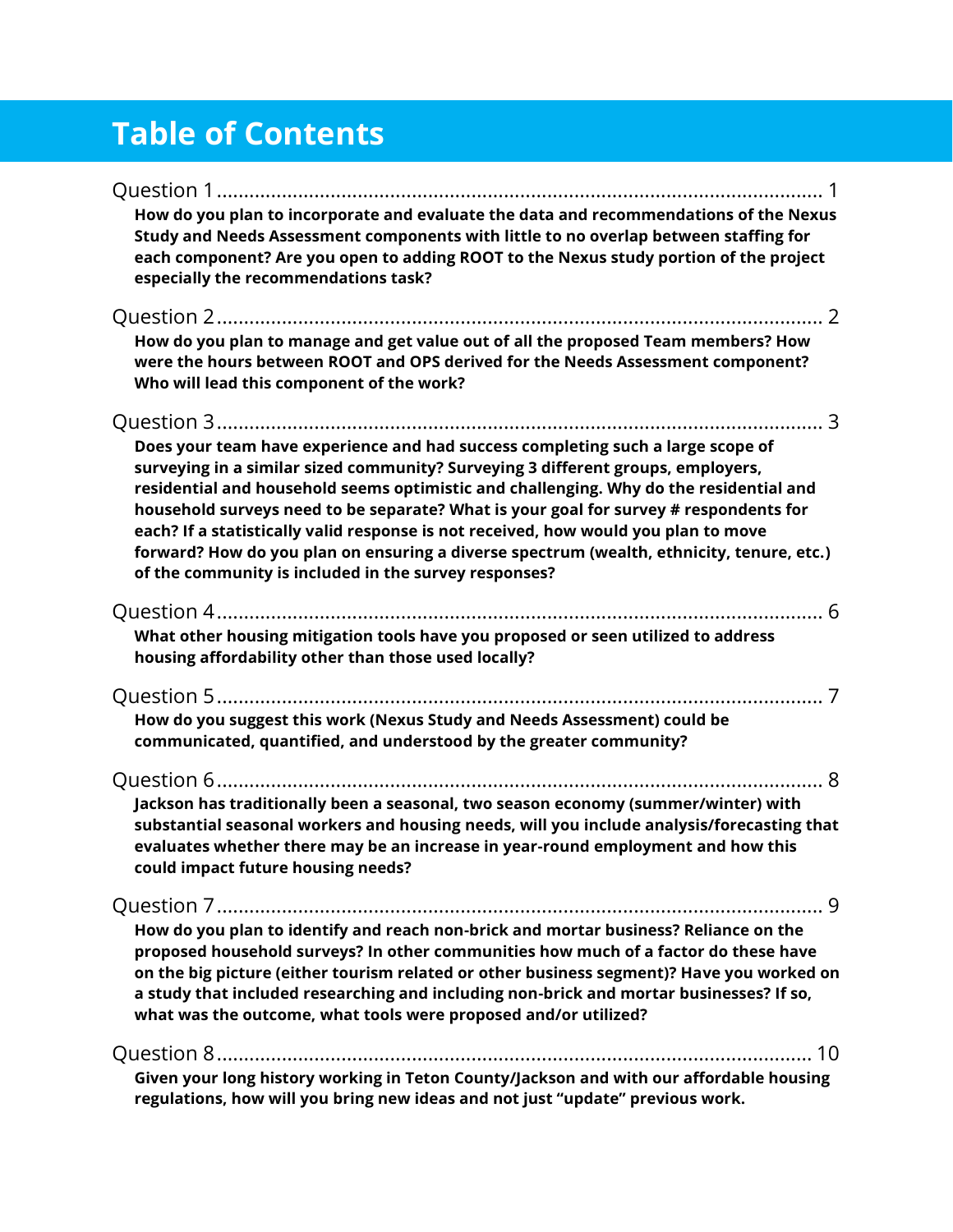| Which team members would be responsible for meetings with a stakeholder committee -<br>how many meetings, who facilitates who prepares materials? |  |
|---------------------------------------------------------------------------------------------------------------------------------------------------|--|
|                                                                                                                                                   |  |

**How do you plan to approach Spanish speaking and Latinx outreach?**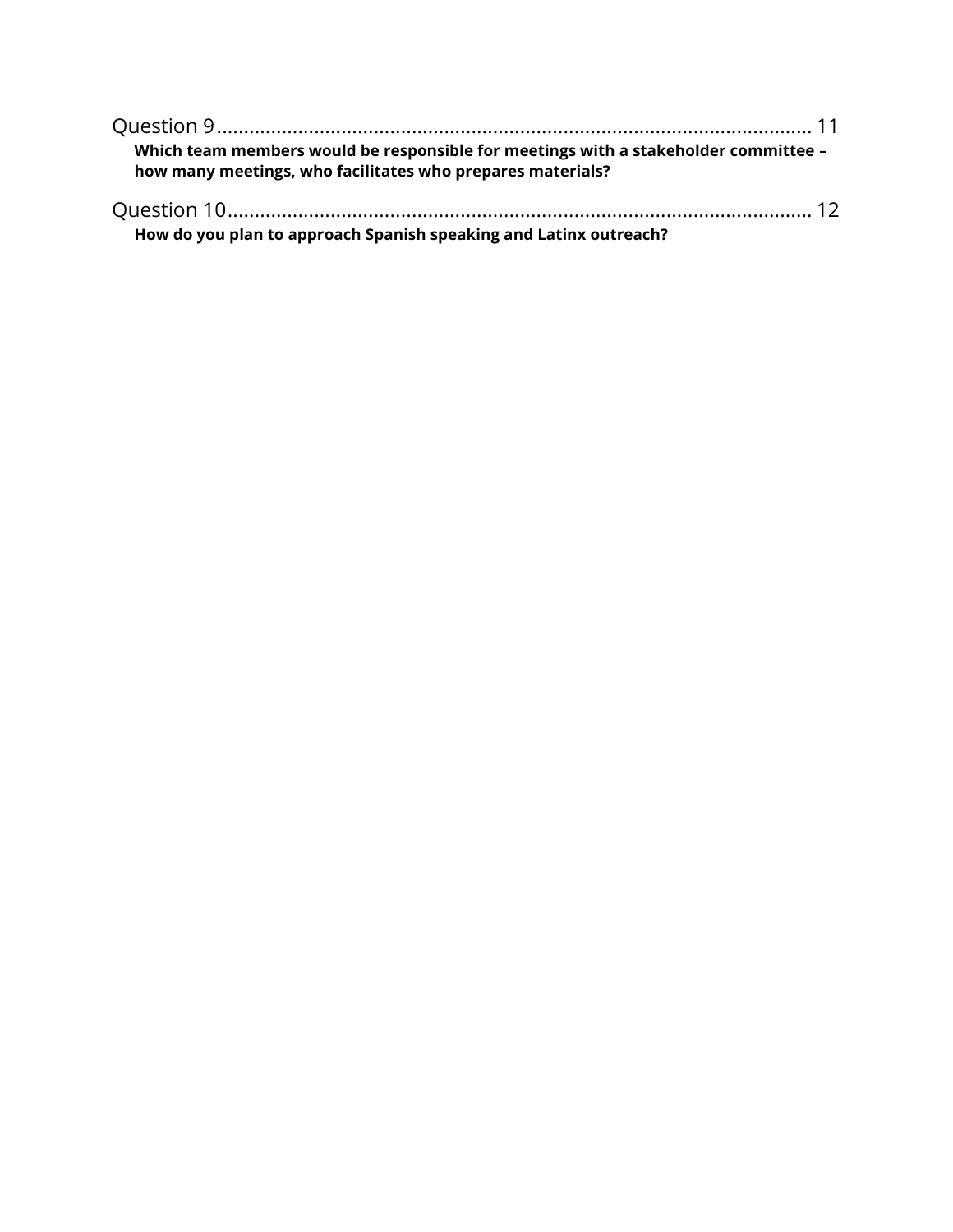## **How do you plan to incorporate and evaluate the data and recommendations of the Nexus Study and Needs Assessment components with little to no overlap between staffing for each component? Are you open to adding ROOT to the Nexus study portion of the project especially the recommendations task?**

The integration of the two studies will happen through RRC and OPS involvement in the data collection and analysis for each study, and Craig Richardson's (CR's) involvement in the Housing Needs Assessment.

In designing the work scope, we have attempted to integrate the data needed for the Housing Needs Assessment with the data needed for the Nexus Study, as well as the other components for each study through the survey work and also through secondary data collection. The survey data that is crucial to both studies will be collected and analyzed by RRC with input from Clarion, Root, and OPS. This will ensure that the primary source (survey) data, which is very important to supporting the legal defensibility of the Nexus Study and any mandatory mitigation requirement (as it provides core local data about housing demand/needs), is also utilized in the Housing Needs Assessment. It will also ensure that the housing preference information for the Housing Needs Assessment, that can only be obtained by survey, is collected concurrently.

With regard to secondary data, Dr. Nicholas's analysis of QCEW data will be shared with the Root team even though those hours are tabulated under the Nexus Study. And visa-versa for Root's analysis of the housing market. We have also, through part of OPS's involvement in each study, attempted to the greatest degree possible to ensure consistency in analysis without overlapping hours, and to ensure that all studies rely on the same source data (core local data). Somebody looking back at the studies in five years will only find one number for each datapoint, regardless of where in each study they are looking.

We have included CR (as well as Alex Norton from OPS) in the policy recommendations for the Housing Needs Assessment (Task 1.G), rather than including Root in the Nexus Study for a few reasons. We felt it better to coordinate the policy recommendations through the Housing Needs Assessment since it is the broader study in geography and scope. We recommend that the broader, regional Housing Needs Assessment recommendations inform the narrower Nexus Study recommendations rather than the other way around. The Housing Needs Assessment will also be completed a little before the Nexus Study (due to the additional survey time and calculations and analysis required for the Nexus Study). CR's involvement in the Housing Needs Assessment will not only ensure legal issues are addressed in the policy recommendations, but will also ensure there is coordination with respect to the policy recommendations themselves between the two studies. With this said, if it is your preference, we can alter this, and are certainly open to including Root as part of the budget for the policy recommendations for the Nexus Study (and take Clarion out of the budget for the policy recommendations for the Housing Assessment).

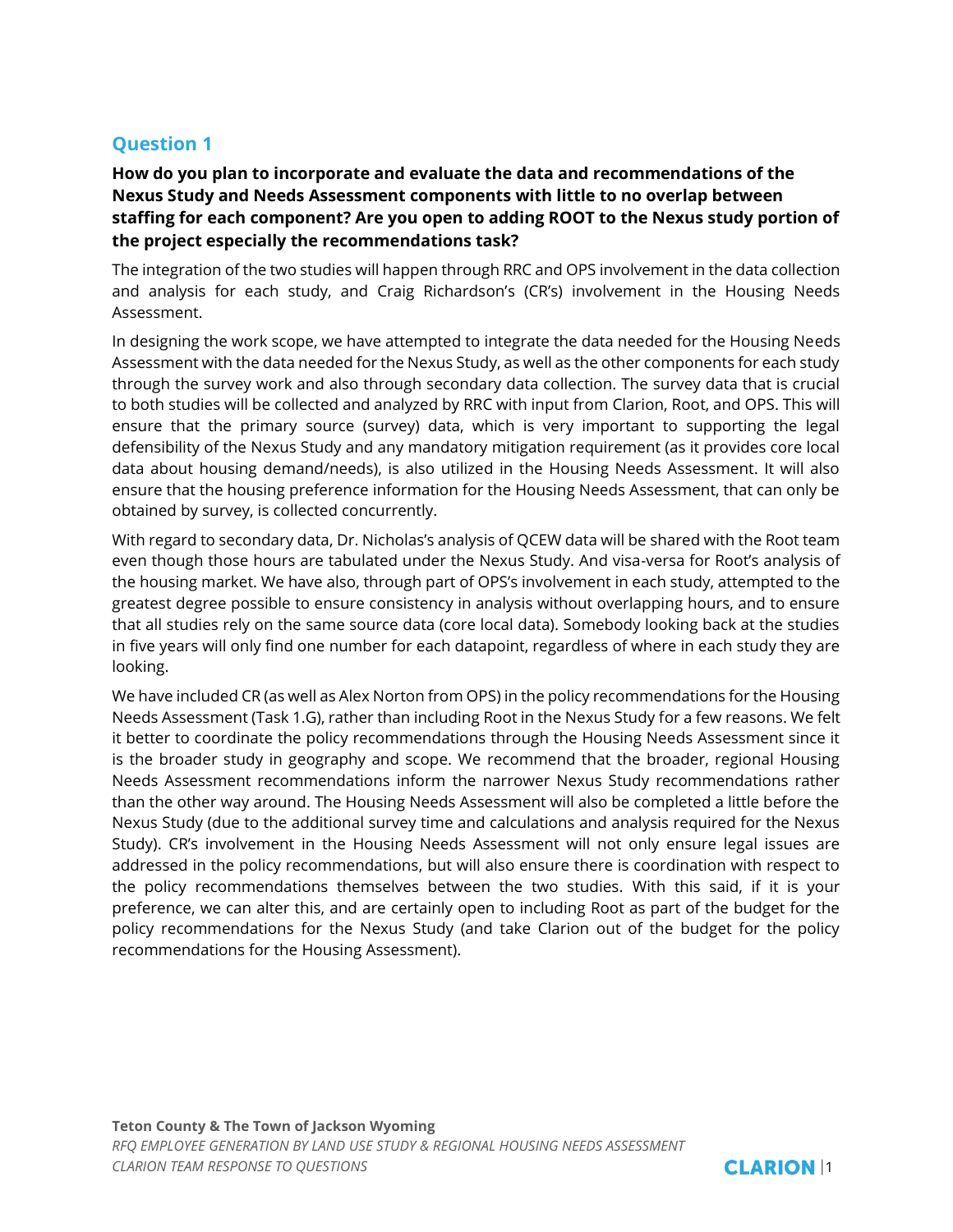#### **How do you plan to manage and get value out of all the proposed Team members? How were the hours between ROOT and OPS derived for the Needs Assessment component? Who will lead this component of the work?**

Clarion has worked many years on multiple projects with all team members – so we know the value each team member brings to the project and know they will produce the desired results. There is no overlap in hours.

- Clarion (CR) has worked with Dr. Nicholas on traditional exaction and affordable housing mitigation projects for nearly 40 years; the work involved the early and landmark litigation for the development of the legal parameters for exactions, to many "first-time" exaction programs in states, to many consulting projects both on affordable housing and other mitigation issues.
- We have relied on and worked with RRC for around 20 years (in three different states) for the survey work we have done on affordable housing mitigation, improving the design over time, in some instances under very challenging circumstances, on multiple different projects.
- We have worked with the principals at Root on a multitude of housing and related projects, for many years (before they started Root Policy Research – when they were principals at BBC). To give you an idea, the current and recent projects we have or are working on with Root include: the Adams County CO Balanced Housing Plan; the Fort Collins CO City Plan and Analysis of Impediments to Fair Housing Choice; the State of Colorado Communities Manual Reducing Housing Costs through Regulatory Reform; the Ridgway CO Comprehensive Plan; the State of Idaho Analysis of Impediments to Fair Housing Choice; the State of Texas Analysis of Impediments to Fair Housing Choice; the Bozeman MT Code Audit and revisions to the Affordable Housing Ordinance; the Evaluation of Albany NY inclusionary zoning issues; and the Columbia SC Housing Element.
- Finally, we have worked closely with Alex Norton of OPS on the Housing Requirements project for Jackson/Teton County in 2017-2018; based on that experience we know he is very comfortable and very skilled with the type of quantitative analysis required of this type of project and brings substantial local knowledge to the project. Additionally, CR worked with Mr. Norton on the legal implications and issues of the 2016 Teton County Rural Rezone, the 2015 update to the Jackson/Teton County administrative provisions, and the data collection for the 2013 Employee Generation Nexus Study – and based on those experiences we know he is a skilled planning practitioner on a broad base of issues, and someone who fits well on the team.

Regarding the Regional Housing Needs Assessment component and as stated in the response to RFQ, Root would lead this effort, with support from OPS. The hours were derived to ensure the integration of OPS local knowledge, integration of the Nexus Study analysis, input on recommendations, and specific areas of expertise relating to the economic profile and regulatory analysis.

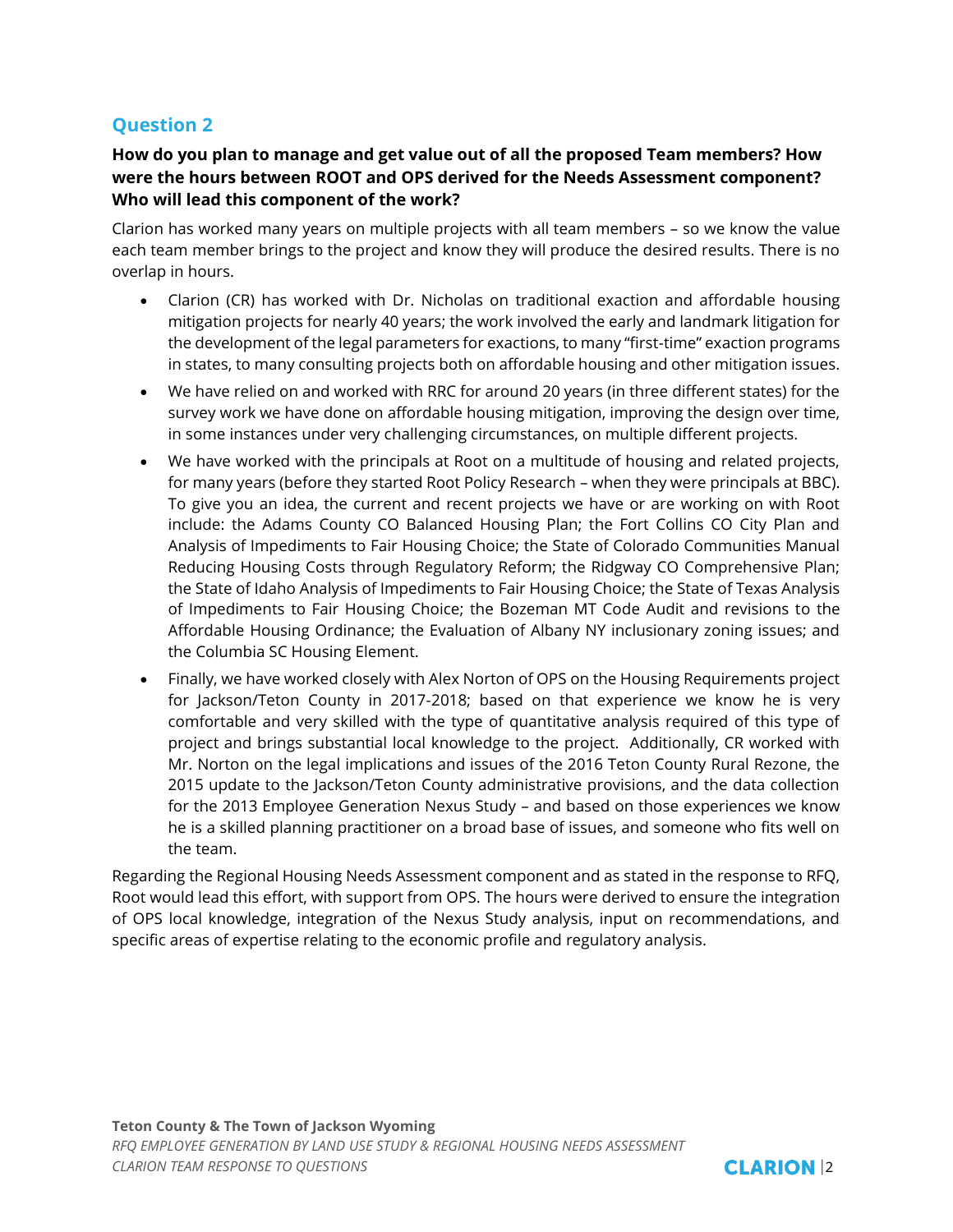**Does your team have experience and had success completing such a large scope of surveying in a similar sized community? Surveying 3 different groups, employers, residential and household seems optimistic and challenging. Why do the residential and household surveys need to be separate? What is your goal for survey # respondents for each? If a statistically valid response is not received, how would you plan to move forward? How do you plan on ensuring a diverse spectrum (wealth, ethnicity, tenure, etc.) of the community is included in the survey responses?**

This question includes a number of specific questions, so we answer them separately below.

## *Does your team have experience and had success completing such a large scope of surveying in a similar sized community?*

Yes. RRC has had experience and success in completing survey efforts with such a large scope (in several similar-sized communities):

- In the Aspen housing surveys (2008), RRC fielded employer, employee, and household surveys simultaneously in late March 2008. They fielded a fourth survey, a residential linkage survey of homeowners, a few months later, in summer 2008.
- In the San Miguel County & Ouray County housing needs assessment surveys (2011), RRC simultaneously fielded household, commuter, and employer surveys.

## *Surveying 3 different groups, employers, residential and household seems optimistic and challenging.*

It is our general experience that most often a community conducts a housing needs assessment, commercial nexus study, and residential nexus study, as two or three separate studies, at different points in time – each of which requires surveys. The ambitious survey effort proposed here is driven by the fact that the RFQ requests that the Housing Needs Assessment and Nexus Study be completed simultaneously and coordinated.

## *Why do the residential and household surveys need to be separate?*

We appreciate the sentiment behind this question, and in general prefer a streamlined survey approach, wherever possible. We are potentially open to consolidating the household and homeowner surveys, if, based on further discussions with staff, we collectively feel that a consolidated survey questionnaire and associated distribution methodology(ies) are feasible and preferable. Our proposal to have separate household and homeowner surveys is based on the following considerations:

- Keeping survey length manageable: having two separate surveys helps keeps the survey length manageable for each respondent group.
- The questions uniquely necessary for the household survey (but not needed for the residential employment generation survey) would likely take a few minutes to complete.
- Tailoring surveys to different populations: the two surveys have different target populations, geographically and demographically:
	- o The household survey targets local residents (both owners and renters but excludes second homeowners) across the three-county region.

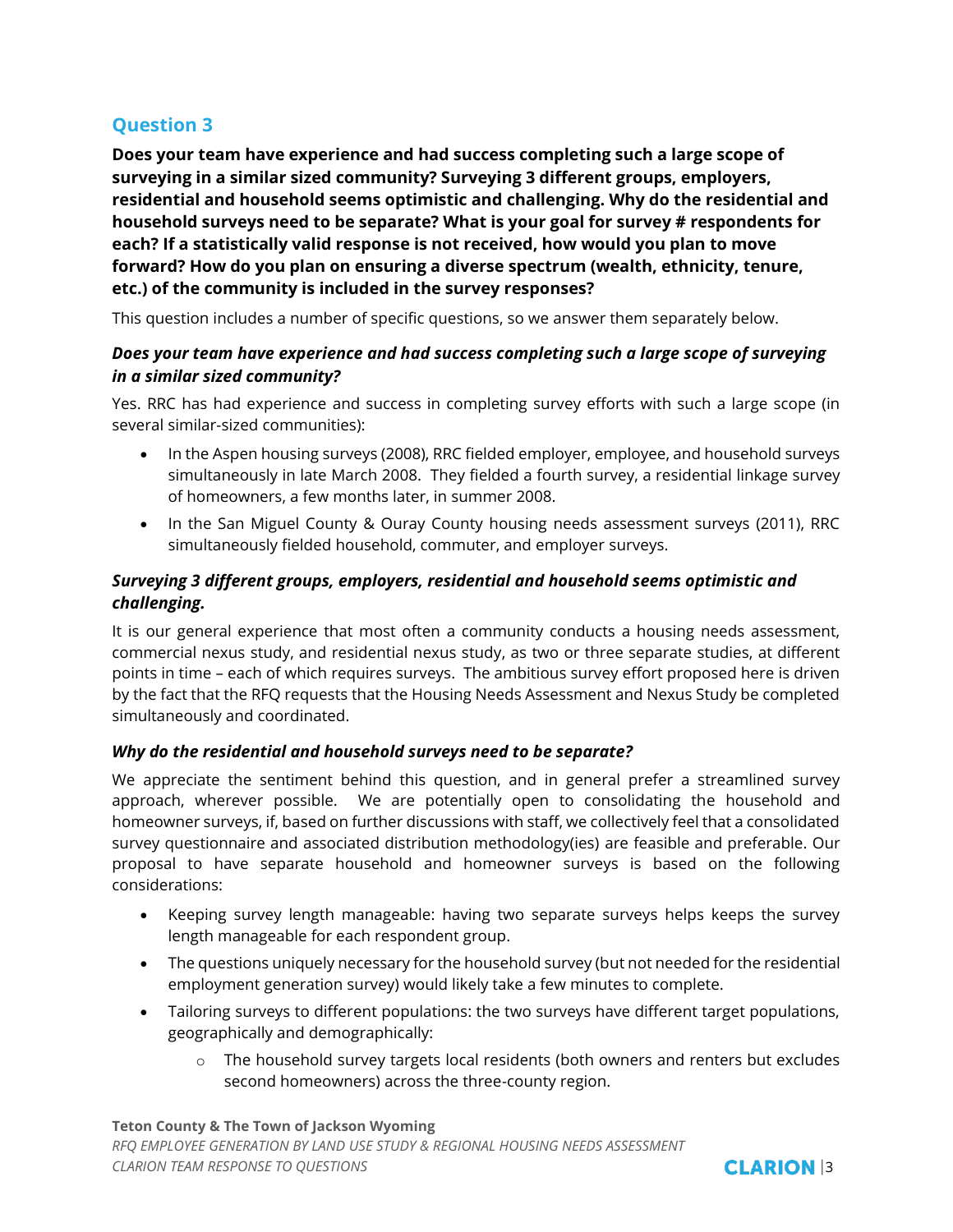- $\circ$  The residential employment generation survey targets local resident homeowners plus second homeowners in Teton County, WY only.
- Ensuring sample selection feasibility and representativeness, and workable survey methodology(ies). We are proposing mail-back surveys (with an option to complete the surveys online). For the household survey, we are open to also including an open-link option (open to anyone in the community) following the random sample survey. Rationale for this mail-back approach is:
	- $\circ$  It is the only realistic way of reaching second homeowners (for the homeowner survey): Mail is likely the only way to effectively reach second homeowners (for purposes of the homeowner survey), given the lack of email-based contacts and likely insufficiency of publicity-based approaches.
	- $\circ$  It enhances the household survey sample representativeness: Mail is likely to be one of the best ways of reaching a broad cross-section of the community, since every household has equal likelihood of being contacted. Other methodologies may have shortcomings.<sup>1</sup>

#### *What is your goal for survey # respondents for each?*

We anticipate a 20-30% response rate for the three random sample surveys. This would translate into approximately:

- 600 900 responses for the residential employment generation survey;
- 800 1200 responses for the household survey; and
- 360 540 responses for the employer survey.

If we implement an optional "open link" version of the household survey (supported by local publicity), that could potentially generate a few hundred additional household survey responses.

By comparison, the response rate in the 2012 survey work we did in the Town/County was:

- Residential employment generation survey 33.1% (3000 surveys mailed out, n=978 responses);
- Business survey was 24.3% (1000 surveys mailed out, n=217 responses)

#### *If a statistically valid response is not received, how would you plan to move forward?*

First, we strive to minimize the likelihood of an insufficient response by doing the following:

- Keeping survey length manageable;
- Having attractive, well-designed surveys;
- Having a cover letter explaining the survey purpose and importance of response;

Publicity-based approaches more likely result in a self-selected sample (e.g. may care more about housing issues, may be more civically involved, etc.). However, this could potentially be a helpful adjunct to the random sample household survey.



<sup>1</sup> Distribution of surveys by employers to employees: likely misses retirees; likely misses some self-employed workers; likely misses remote workers; may under-represent employees whose employers don't regularly use emails or texts for internal communications; it is dependent on employer willingness to promote the survey to employees.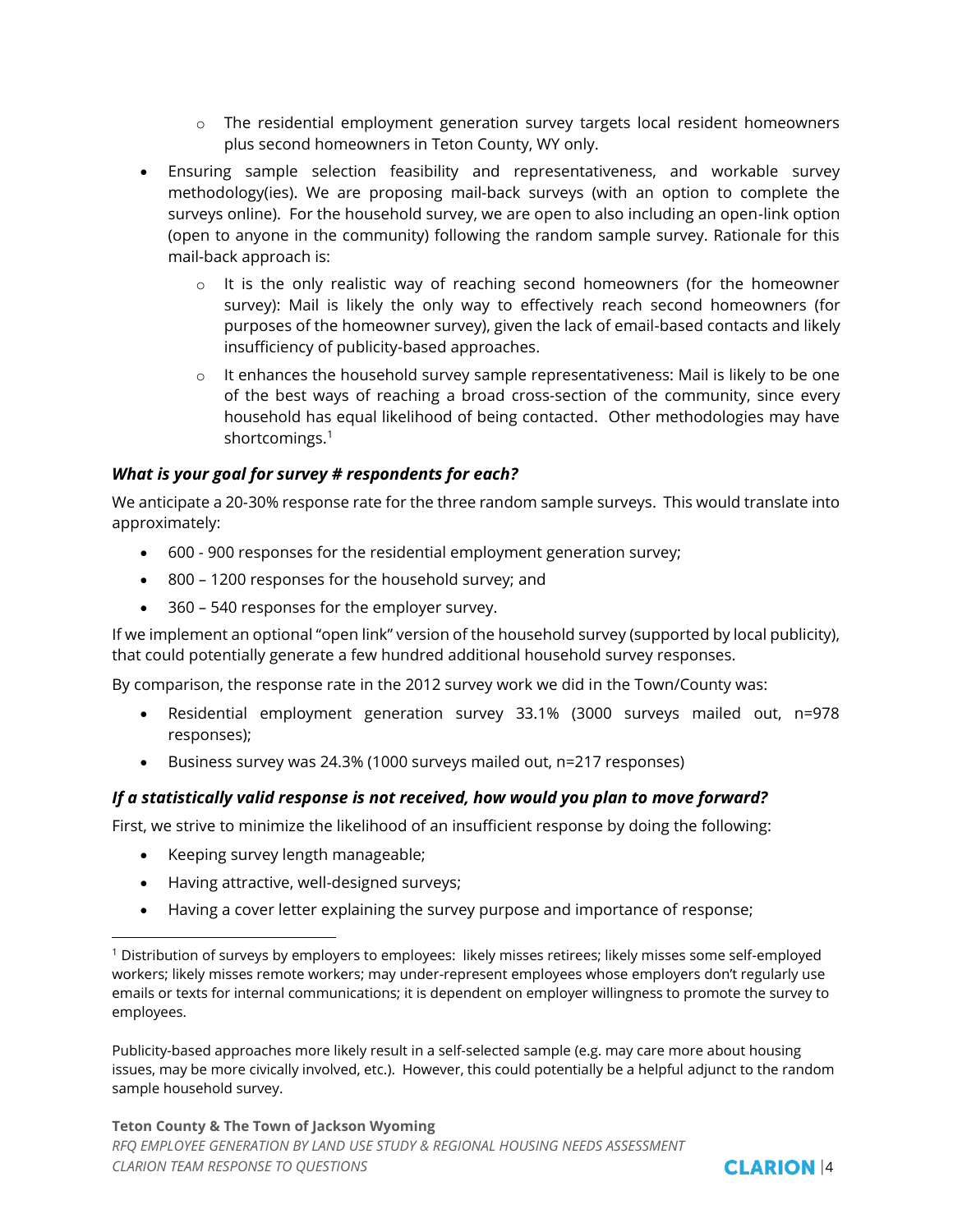- Helping coordinate a community publicity effort;
- Sending out a reminder postcard;
- Utilizing quality contact lists;
- Sending the survey to a large sample;
- Likely offering an incentive for completing the household survey (e.g. random drawing for gift cards);
- Conducting the employer survey at a time when it may get more attention (i.e. in August/September, after July business peak); and
- Engaging trusted community partners to help with outreach to Spanish speakers.

If despite best efforts a survey underperforms in terms of response, we are prepared to undertake additional steps such as:

- Making telephone contacts to households and businesses to encourage response;
- Conducting supplemental mail reminders and outreach; and
- Weighting the survey results as needed to ensure it is demographically and geographically representative (e.g., with regards to housing tenure, age, place of residence, and/or other characteristics).

#### *How do you plan on ensuring a diverse spectrum (wealth, ethnicity, tenure, etc.) of the community is included in the survey responses?*

By ensuring that the surveys go out to a random sample of respondents that covers the full spectrum of the community. We might over-sample selected groups – e.g., for purposes of the homeowner survey, we might include a 100% sample of the very largest homes, and a partial sample of smaller homes. Similarly for lower income residents who tend to be less likely to complete surveys, we might consider steps like door-hanging surveys at apartments or mobile home parks. We also conduct special outreach to Spanish-speaking populations, similar to the 2014 household needs assessment survey. By ensuring that the survey efforts are well-publicized, that the surveys are easy to complete, and that survey completion is incentivized (by emphasizing the value of each person's response, as well as having a prize drawing in the case of those who respond to the household survey).

## *Concluding Thoughts*

We have placed an emphasis on the importance of the surveys because we believe the survey work is very important in the design of the Nexus Study in particular. This is so because it provides local source data (versus state or federal data) on housing needs and preferences, which is very important in ensuring the results of the study and any housing mitigation requirements imposed based on the study are legally defensible. The reason is that it provides localized source data about housing needs for different residents and employees of the community, which can then be translated into proportionate mitigation requirements. This local source data is critical as the courts continue to raise the bar for the degree of scrutiny they apply to these forms of exactions.

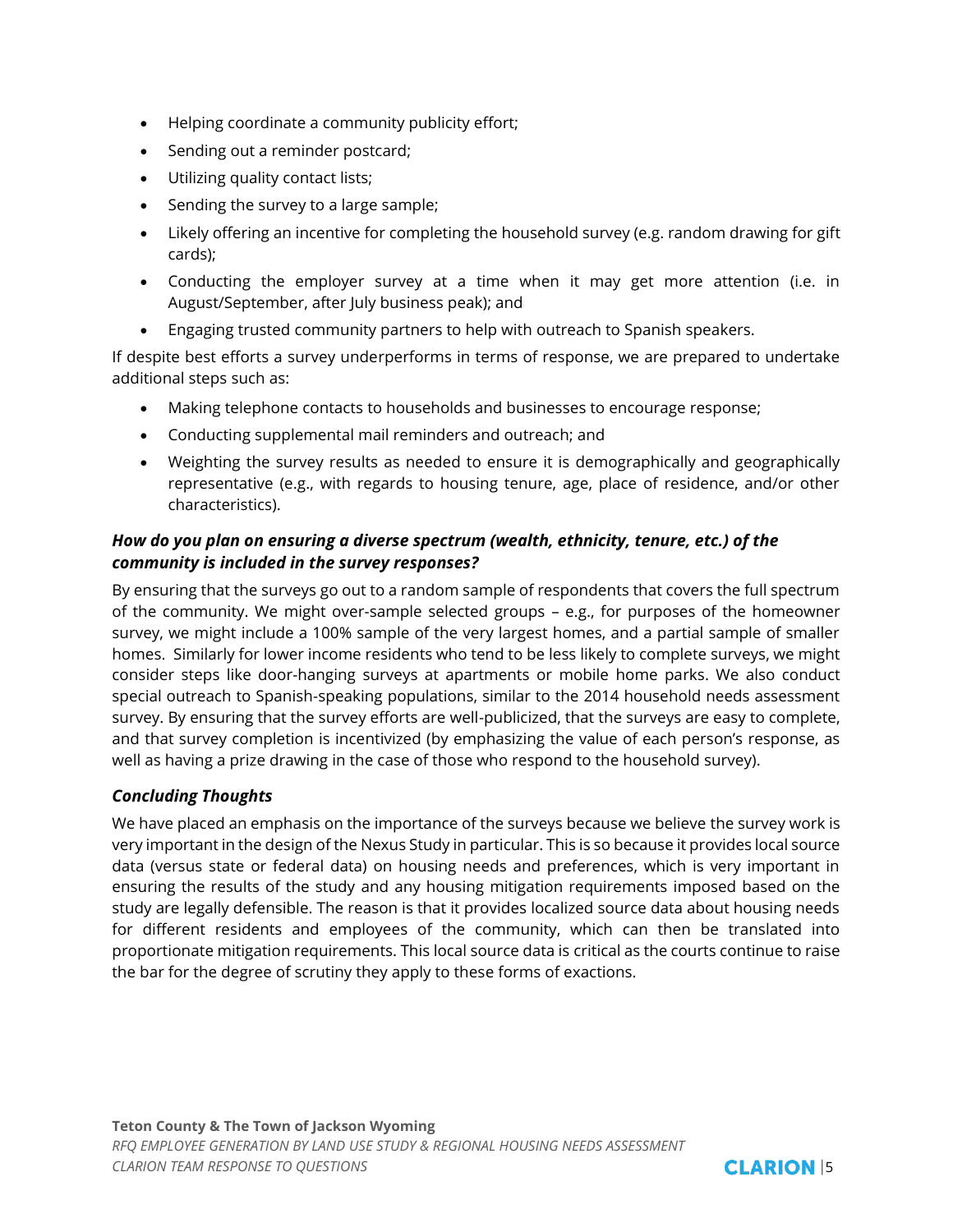#### **What other housing mitigation tools have you proposed or seen utilized to address housing affordability other than those used locally?**

A number of the tools used by Jackson/Teton County are not used in Teton Valley or Star Valley and should be considered in those communities. Not all of these will be appropriate in the region (or in each community's context) but this list provides some examples of strategies used by other communities in which we have worked:

Strategies Not Used in the Region

- Development code requirements that a percent of homes in a subdivision or development be limited to a maximum dwelling unit size (square feet).
- Expansion of use of accessory dwelling units.
- Changing development code to allow for "tiny homes", e.g. [https://www.aspentimes.com/](https://www.aspentimes.com/news/aspen-skiing-co-adding-to-its-tiny-house-nation-in-basalt-campground/) [news/aspen-skiing-co-adding-to-its-tiny-house-nation-in-basalt-campground/](https://www.aspentimes.com/news/aspen-skiing-co-adding-to-its-tiny-house-nation-in-basalt-campground/)
- Programs to encourage conversion of homes from short-term rentals to long-term rentals (e.g. with tenant screening services, landlord education, cash incentives).
- Limitations on short-term rentals.
- A dedicated source of funding (e.g., general obligation bonds, dedicated property taxes, sales tax, etc.).
- Real estate transfer tax or excise taxes on homes of a specified value with revenue dedicated to affordable housing.
- Vacancy tax.
- Preservation of existing affordable housing through acquisition/rehab and landlord incentives to convert market-rate rentals to affordable rentals.
- Rental license programs.
- Business license fees for housing.

#### Strategies Used in Parts of the Region, but not Everywhere

- Simple bonus densities or other development incentives.
- Fast track development review, fee waivers/reductions, etc.
- Development code modifications to support a mix of housing types/sizes.
- Scaled development impact fees.
- Community benefit agreements.
- Use of local government owned land for affordable housing.
- Tax incentives for affordable development.
- Involvement by the private sector (businesses) in reducing the entry cost of housing.
- Employer assisted housing.
- Down payment assistance programs.
- Land banking (for the construction of affordable housing).

**Teton County & The Town of Jackson Wyoming**  *RFQ EMPLOYEE GENERATION BY LAND USE STUDY & REGIONAL HOUSING NEEDS ASSESSMENT CLARION TEAM RESPONSE TO OUESTIONS CLARION 16* 

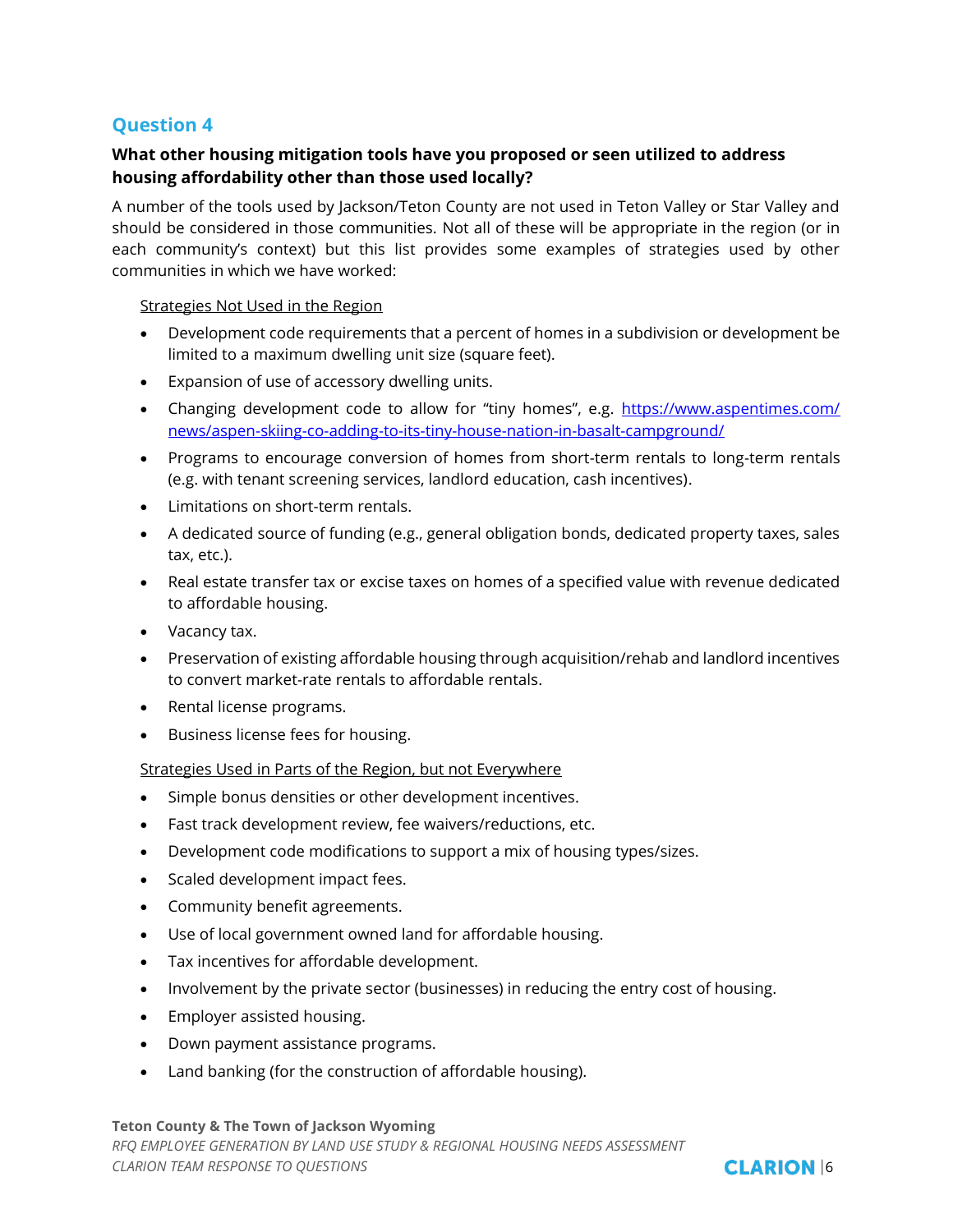- Land trust partnerships (and other equity-sharing options for affordable ownership).
- Mandatory affordable housing mitigation requirements (e.g., forms of inclusionary zoning).

It is important to emphasize that we are very intentional about tailoring strategies to the local market and political context. We are focused on implementation of strategies that will produce meaningful outcomes. For example, we recently had a client that was convinced inclusionary zoning would be their solution. However, this community had relatively low development activity (slow growth) and our assessment was that inclusionary policies would fail to deliver the affordable units. Instead, we recommended they work to re-purpose some of their publicly owned land and work with several private landowners to "pre-approve" affordable development on appropriate parcels.

# **Question 5**

## **How do you suggest this work (Nexus Study and Needs Assessment) could be communicated, quantified, and understood by the greater community?**

In communicating the work to the community, it will be important to focus on the relatable numbers. People know how much they earn, they know how much housing cost last time they looked, and how much was available. (And if they haven't looked lately, they might not know how different things are.) People know whether traffic is worse, but don't necessarily know what to blame it on.

The purpose of these studies is to explain those experiences in statistically defensible terms that can support and justify action. The analysis required must be professional and detailed for practitioners, but the presentation to the public must be relevant and relatable. Presenting the project objectives/products as proof of experience (or refute of common perception) will make them more engaging and must start from the very beginning of the process. While the presentation must be simple, it must also be accurate. The community doesn't need precision, but it will dismiss analysis that doesn't ring true. A simple, accurate, graphic summary of each study will be important. First it is important to establish a common set of objectives that are being tracked throughout the process, for each individual study. These would clearly state what the purpose of each project is and how the two projects relate – and what each project achieves. All other more detailed messaging throughout the process can be built off these objectives. These "project tethers" will gain traction over the process and create a common understanding of what is being accomplished. These could be developed at the start of the project. Our proposal includes many examples of infographics Root has used in other Housing Needs Assessments.

Jackson/Teton County successfully used videos in its Engage 2017 initiative, led by Alex Norton.

<http://jacksontetonplan.com/161/Housing-Requirements> <http://jacksontetonplan.com/179/Town-Zoning>

Clarion used a similar approach recently in James City County VA with scenario videos. (We helped write the script and staff produced the videos.)

[https://www.youtube.com/watch?v=HrIMJAN1ASo&list=PLg1zt9Ay0TDOo5p-](https://www.youtube.com/watch?v=HrIMJAN1ASo&list=PLg1zt9Ay0TDOo5p-G3NepGSvjnBVP2TYS&index=17&t=166s)[G3NepGSvjnBVP2TYS&index=17&t=166s](https://www.youtube.com/watch?v=HrIMJAN1ASo&list=PLg1zt9Ay0TDOo5p-G3NepGSvjnBVP2TYS&index=17&t=166s)

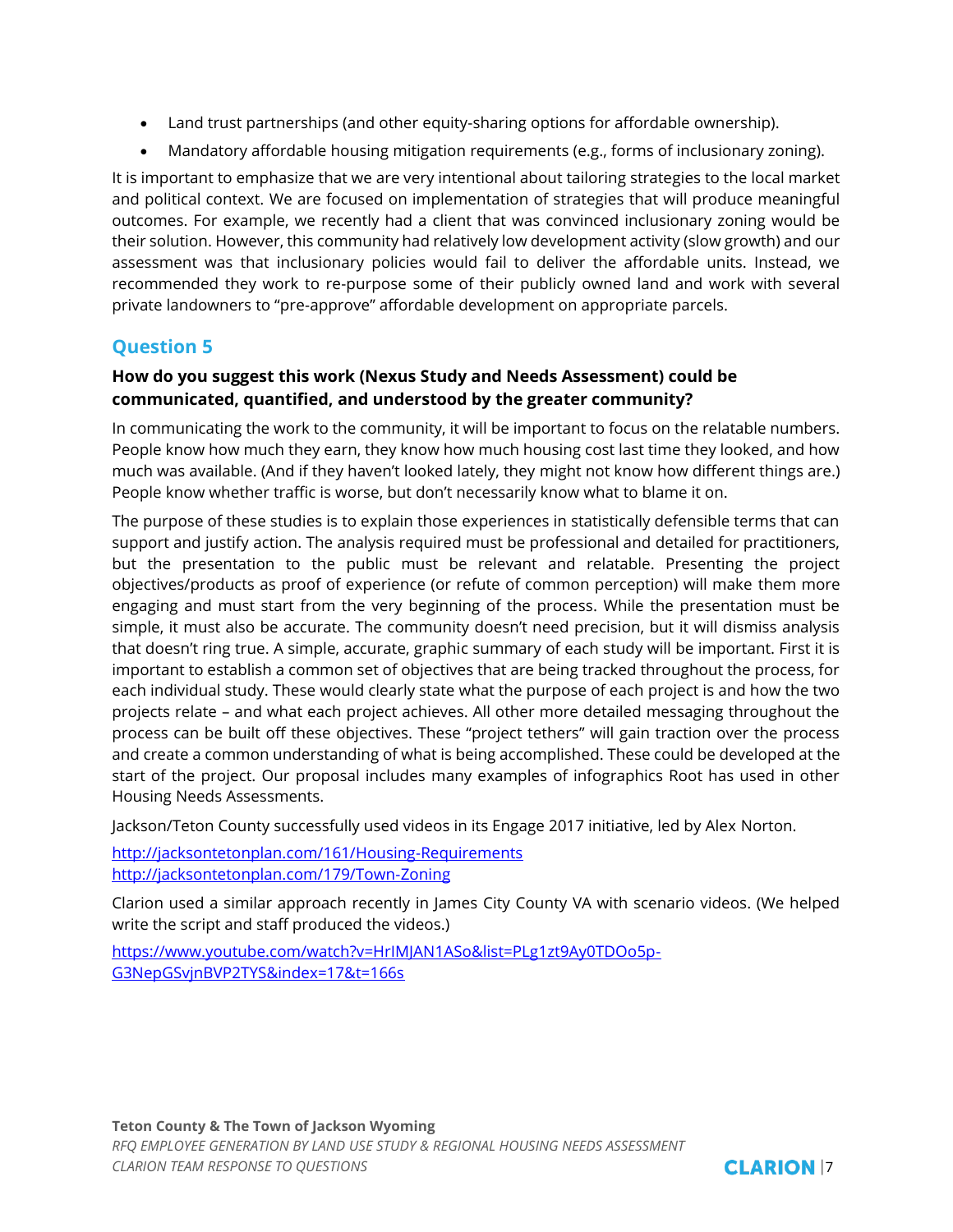Root has also used webinar-style videos to summarize the results of recent studies—essentially serving as a video version of an executive summary. A recent example is a summary of findings from an affordable housing needs study for the City of Denver:

[https://www.youtube.com/watch?v=IsvKopMN4Dw&list=PLR7u4aK8qqSGPd\\_sbZL1\\_Bf0g0qpQQAPa](https://www.youtube.com/watch?v=IsvKopMN4Dw&list=PLR7u4aK8qqSGPd_sbZL1_Bf0g0qpQQAPa&index=3) [&index=3](https://www.youtube.com/watch?v=IsvKopMN4Dw&list=PLR7u4aK8qqSGPd_sbZL1_Bf0g0qpQQAPa&index=3)

We have also worked with communities to translate studies into relatable, web-based "story maps" like this example for the City of Tacoma WA:

<https://storymaps.arcgis.com/stories/63476315c3f54736b846e477126959f1>

# **Question 6**

## **Jackson has traditionally been a seasonal, two season economy (summer/winter) with substantial seasonal workers and housing needs, will you include analysis/forecasting that evaluates whether there may be an increase in year-round employment and how this could impact future housing needs?**

Analyzing the seasonal nature of Teton County employment is an essential component of the analysis we will complete. We have available monthly employment and wage data by industry for the past 12 years, which provides the means to identify and measure seasonal and year-round employment over that period. This sweep of time provides the data needed to assess the growth of both seasonal – winter and summer – and year-round employment, again by industry. Data are available to report earrings by seasonal and year-round employees and their households. We also have monthly data on employees that will help us look at trends in self-employed "gig-work." It is important to note that Jackson/Teton County's 2018 policy decision to not require mitigation for seasonal employee generation was not because seasonality was not analyzed in the 2013 Nexus Study. The seasonal nature of employment was a significant part of the 2013 analysis.

As part of the Regional Housing Needs Assessment, we do anticipate providing projections of housing demand and market gaps. We typically apply socioeconomic forecasts (provided by the state or other local planning entities) to the housing market. However, we understand the available socioeconomic forecasts may not account for shifts toward year-round employment or possible increases in the locally based remote workforce. If desired by the Town/County, we could include variations to those forecasts to analyze multiple demand scenarios driven by potential workforce changes.

As part of the employer survey, we can also ask employers whether they foresee future changes in the year-round vs. seasonal employment mix.

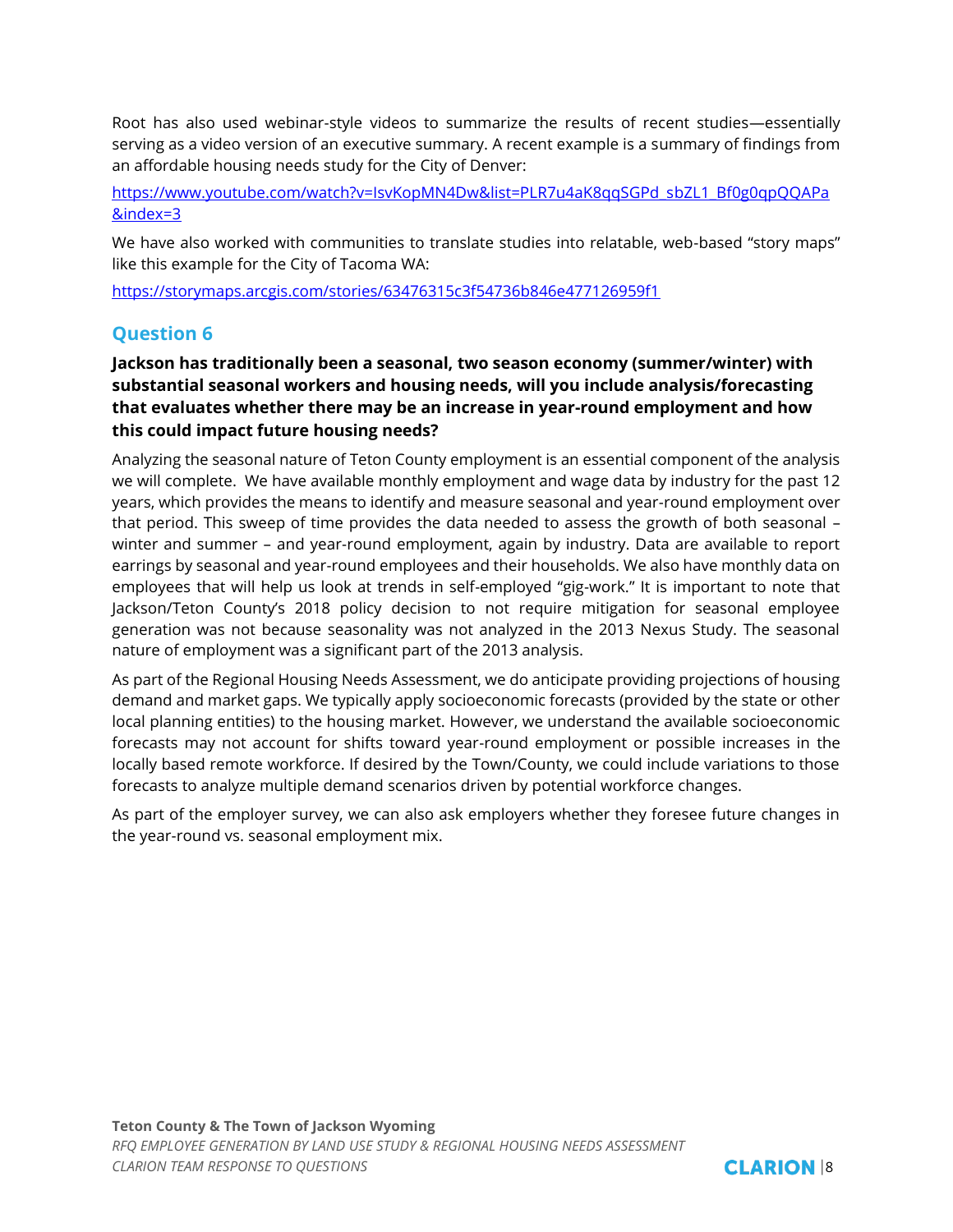**How do you plan to identify and reach non-brick and mortar business? Reliance on the proposed household surveys? In other communities how much of a factor do these have on the big picture (either tourism related or other business segment)? Have you worked on a study that included researching and including non-brick and mortar businesses? If so, what was the outcome, what tools were proposed and/or utilized?**

Our thinking right now is the employer survey and household survey will be a primary means of obtaining information on these businesses. We plan to use business license and mailing lists to identify employers for the local survey, which should reach non-brick and mortar business as well as others, because neither rely solely on a physical address. The survey results will be analyzed against data from business licenses, traffic counts, and the Travel and Tourism Board's cell phone data to make any necessary adjustments.

We have not attempted to quantify non-brick and mortar businesses as a separate category in Jackson/Teton County, or in any other communities. This was an emerging issue in 2012 and not an area of focus. It is important to note that the employee generation rates in the 2013 Nexus Study are derived from employer surveys (not secondary data) so they do not over ascribe employee generation to development. As a starting point, we applied the 2012 employee generation rates to development since 2002 and found that job growth was about 10% greater than we would have expected based on development. Our work will explain this shortfall.

In this study we will attempt to quantify the non-brick and mortar universe in Teton County, by looking to both further define the segment in partnership with the Town/County, and measure it using a combination of the employee and household surveys and secondary data sources.

One important secondary data source is the US Census's Annual Non-employer Statistics series. In 2018 Teton County WY had 5,647 non-employer establishments with combined revenue of \$401 million and an average of \$71,000 in revenue per establishment. Non-employer establishments were distributed across a wide range of NAICS sectors, led by real estate, rental and leasing (1,326 establishments), professional, scientific and technical services (1,052 establishments), and arts, entertainment and recreation services (501 establishments).<sup>2</sup>

Another important data source is US BEA data on proprietor jobs and income, insofar as there is a fair amount of overlap between proprietors and non-brick and mortar businesses. Again, this data is available by industry sector, and extensive long-term historical trending data is available.

The periodic US Economic Census (breakouts by form of organization), local business license lists (e.g., for identifying out of town organizations operating within Teton County), out-of-region taxable purchases (as potentially identified by Wyoming Department of Revenue), and private business lists may also be helpful resources.

Finally, it is also important to note that in addition to the non-brick and mortar issue, there is also the emerging issue of day-labor employee generation. These are workers living outside the valley, working for businesses located outside the valley, who do not show up in the secondary data (but they are



<sup>2</sup> By comparison, in Teton County WY in 2018, there was an annual average of 2,395 QCEW employers with roughly 21,000 employees and \$1.0 billion in wages (rather than sales). Also, total GDP in Teton County was \$2.5 billion.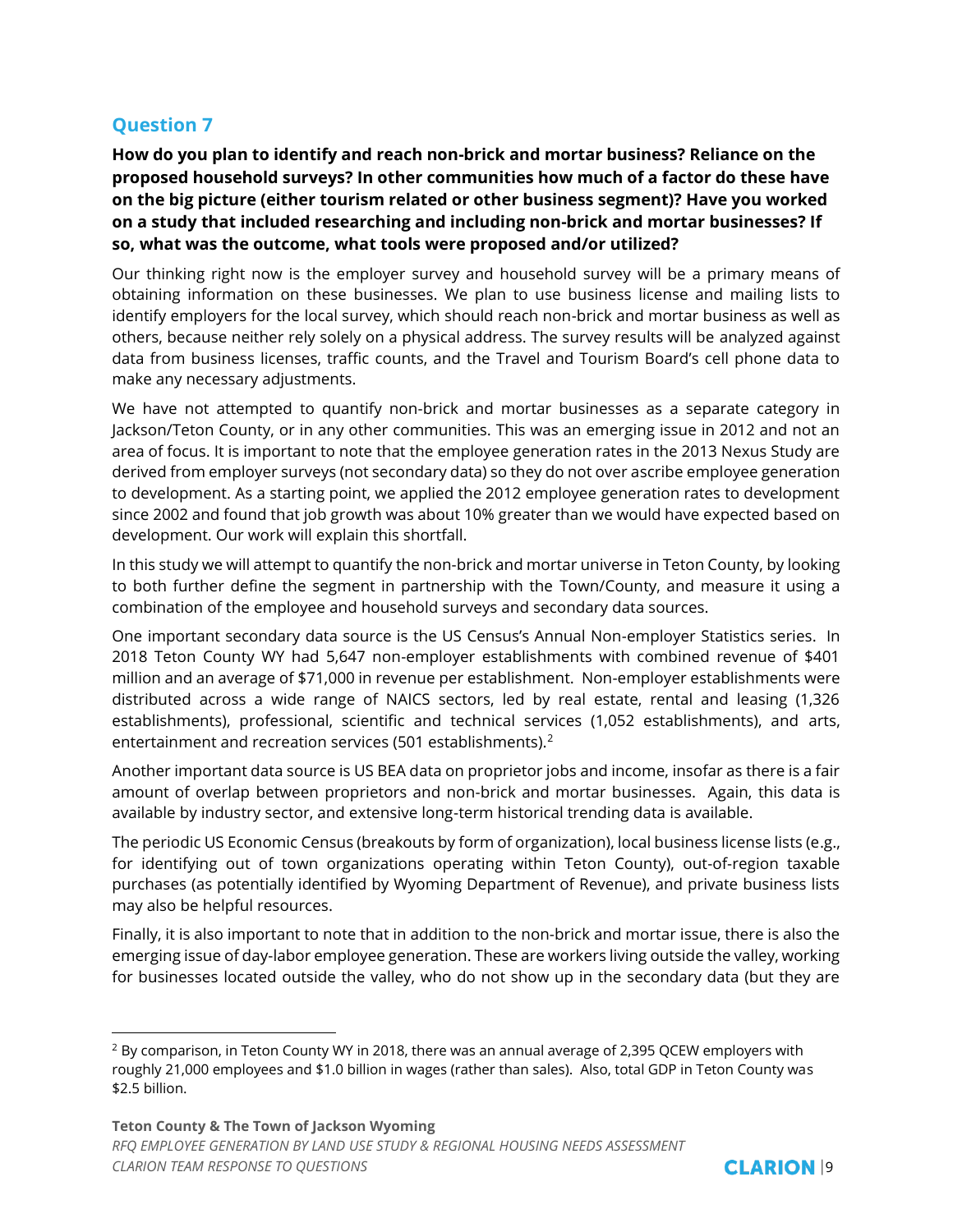actually working in Jackson/Teton County on a daily basis). The combination of the Housing Needs Assessment and Nexus Study are an excellent opportunity to explore this issue.

#### **Question 8**

#### **Given your long history working in Teton County/Jackson and with our affordable housing regulations, how will you bring new ideas and not just "update" previous work.**

We assume you mean Clarion and Dr. Nicholas, since Root, an important team member and the firm responsible for preparation of the Housing Needs Assessment, has never worked in Jackson/Teton County or the region.

With respect to Clarion, two of the firm's benchmarks are its commitment to innovation and role as best practice leaders. <sup>3</sup> One of those best practices areas is exactions and affordable housing mitigation. Without question, the area of mandatory affordable housing mitigation is, in our opinion, one of the most challenging areas to work (if not the most challenging), because of the need to address ever changing and to some degree uncertain legal issues, along with the need to design acceptable need/proportionate share methods for mitigation. That is one of the reasons we began tackling this work over 25 years ago, and why, if you look at our body of work over the past 25 years in Jackson/Teton County (as well as in other resort communities), you will see there has been a constant evolution, innovation, and new and better methodologies used with respect to the "proportionality" issue in this work. As has been the case over the past 25 years, we think our work will continue to evolve in this area.

The methodology used in the study used to support the first mandatory mitigation requirement done in the 1990s, is dramatically different from the nexus study done in 2013. The update in 2018 of the housing requirements, took a different and more comprehensive approach than the previous studies. The same is the case for the nexus studies we have prepared in other communities.

This is so because we constantly work to improve the approaches we use. This is done by staying current on the case law, statutes, literature, and best practices and also speaking and writing on the issue, and participating in conferences with scholars on the appropriate approaches to measuring need/proportionality. For example, Dr. Nicholas (along with legal scholar Julian Juersgensmyer) has presented the most recent methods used or proposed in Jackson/Teton and other resort communities to legal scholars and methodologists at national seminars and meetings, to get reactions and criticisms, and published on the issue. Mr. Richardson, Ms. King, and Dr. Nicholas were accepted to present at the 2020 national APA conference in Houston (which was cancelled due to Covid-19), a session on the law and the most recent methods for determining need and "proportionate share" in affordable housing mitigation regulations.

We began working on this issue in Jackson/Teton County when no other community in the state had adopted mandatory affordable housing mitigation requirements. It was questionable whether either the County or Town had authority to even enact such regulations; the *Nollan/Dolan* decisions were new, and proportionate share issues relevant to housing mitigation were quite honestly in their infancy. In consultation with the Town/County, we designed the first support study, and then working as special counsel for the Teton County Attorney, prepared the legal strategy and briefs that resulted



<sup>&</sup>lt;sup>3</sup> There are a number of substantive areas where the firm has lead on best practices issues. Of particular note to Jackson/Teton County they include exactions and affordable housing mitigation, wildlife protection, rural character protection, conservation practices, sustainability, green building practices, and resiliency.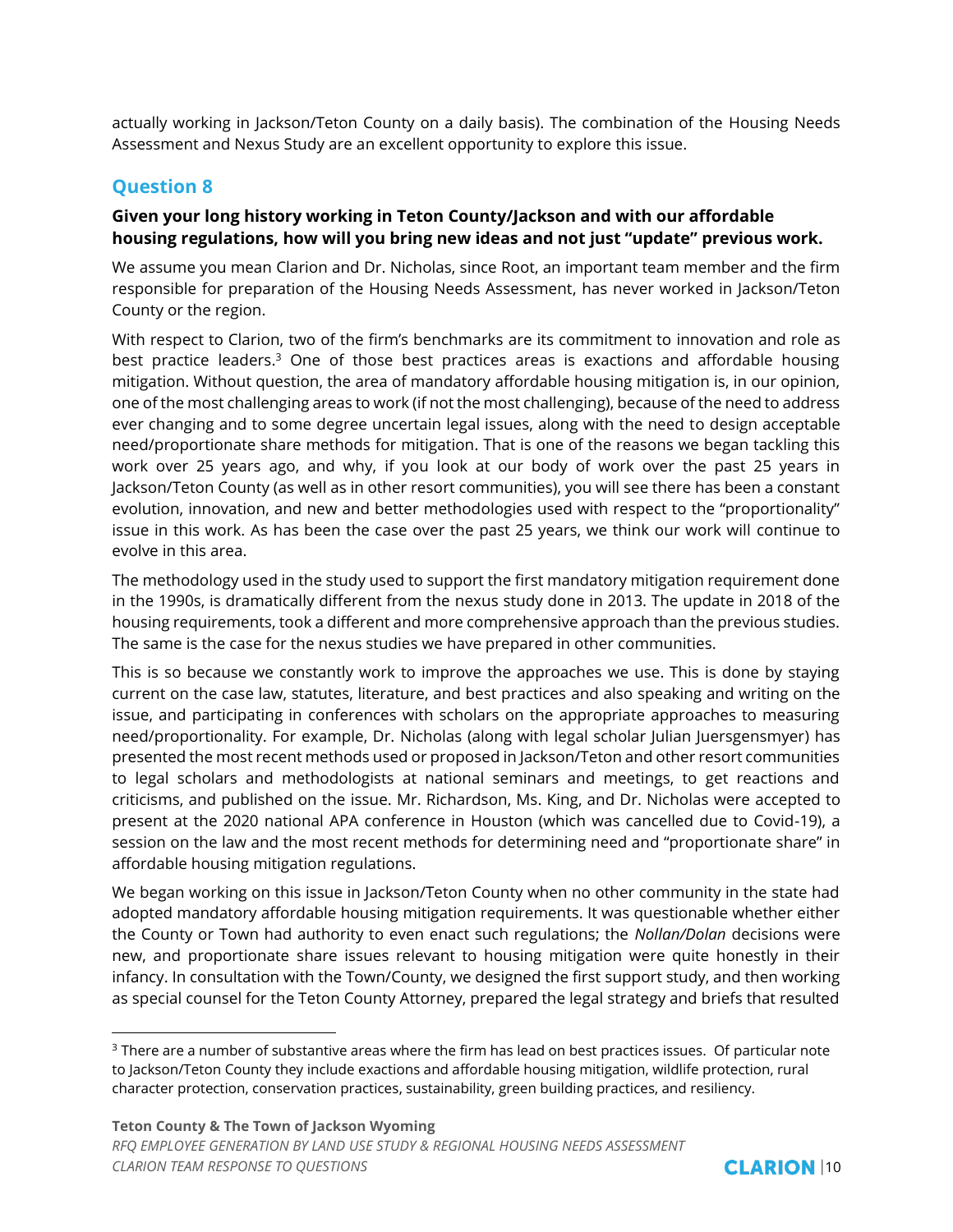in the Wyoming Supreme Court embracing the fact that the County had the authority to adopt mandatory affordable housing mitigation requirements, and then later assisted with a facial challenge to the affordable housing regulations (which were upheld by the Wyoming Supreme Court).

While the legal environment in Wyoming state court on this issue is clearly better today on this issue than it was in the late 1990s, there is now a lot of uncertainty at the federal level, given the change in membership of the US Supreme Court. For this reason, we must stay constantly vigilant on the issue, and constantly work to improve the design of nexus studies.

In concluding, we note that in 2012 we didn't know what the post-Recession economy was going to look like and were not talking about non-brick and mortar or day labor impacts to employee generation. We introduced those issues to the community in 2018, but only expanded the Nexus Study to fill the policy desires of the community at the time – which focused on mitigation of year-round employee generation through commercial development. We are excited to explore the issues the Jackson/Teton County community has identified since 2018 because you are at the leading edge of this work too. Non-brick and mortar generation, day labor generation, business license mitigation, distribution of employee generation requirements to residential and lodging development, and the other ideas circulating the community will create a truly innovative analysis of housing requirement options.

# **Question 9**

#### **Which team members would be responsible for meetings with a stakeholder committee – how many meetings, who facilitates who prepares materials?**

It depends on which study you speak of. Alex Norton of OPS, because he is based in Jackson would be involved in all the meetings. The initial stakeholder kick-off meeting (under Task 2.A) will be a combined effort. Root, Clarion, and OPS will facilitate a discussion of project goals and expectations. All team members will work to prepare the agenda and materials for staff review prior to the meeting. This is the initial meeting where we will ensure all issues and concerns are identified.

After the kick-off meeting, Mollie Fitzpatrick of Root Policy would be responsible for leading and facilitating the meetings related to the Housing Needs Assessment, in collaboration with Alex Norton. Root would prepare the materials, which would be reviewed by Mr. Norton, Mr. Richardson, and staff prior to the meetings. Root will provide email progress reports to the stakeholder group throughout the process to keep the stakeholders engaged and enlist them in engaging the community. The second stakeholder meeting proposed for the Housing Needs Assessment (Task 1.G) is actually a series of meetings in each community with an expanded list of stakeholders, especially in Idaho and Star Valley.

After the kick-off meeting, Craig Richardson, in collaboration with Alex Norton and David Becher, would be responsible for leading and facilitating the meetings related to the Nexus Study; they would be assisted by Leigh Anne King and Geoff Green of Clarion. In addition, Dr. Nicholas would be available virtually, if needed. Clarion would prepare the materials, which would be reviewed by Mr. Norton, Dr. Nicholas, Ms. Fitzpatrick, and staff, prior to the meetings. The second meeting would be on the survey results, lead by Mr. Becher, with assistance from Mr. Norton. The next stakeholder meeting would be on the draft Nexus Study, at which the draft study will be reviewed, the data discussed, along with the initial recommendations (prior to finalization of the study).